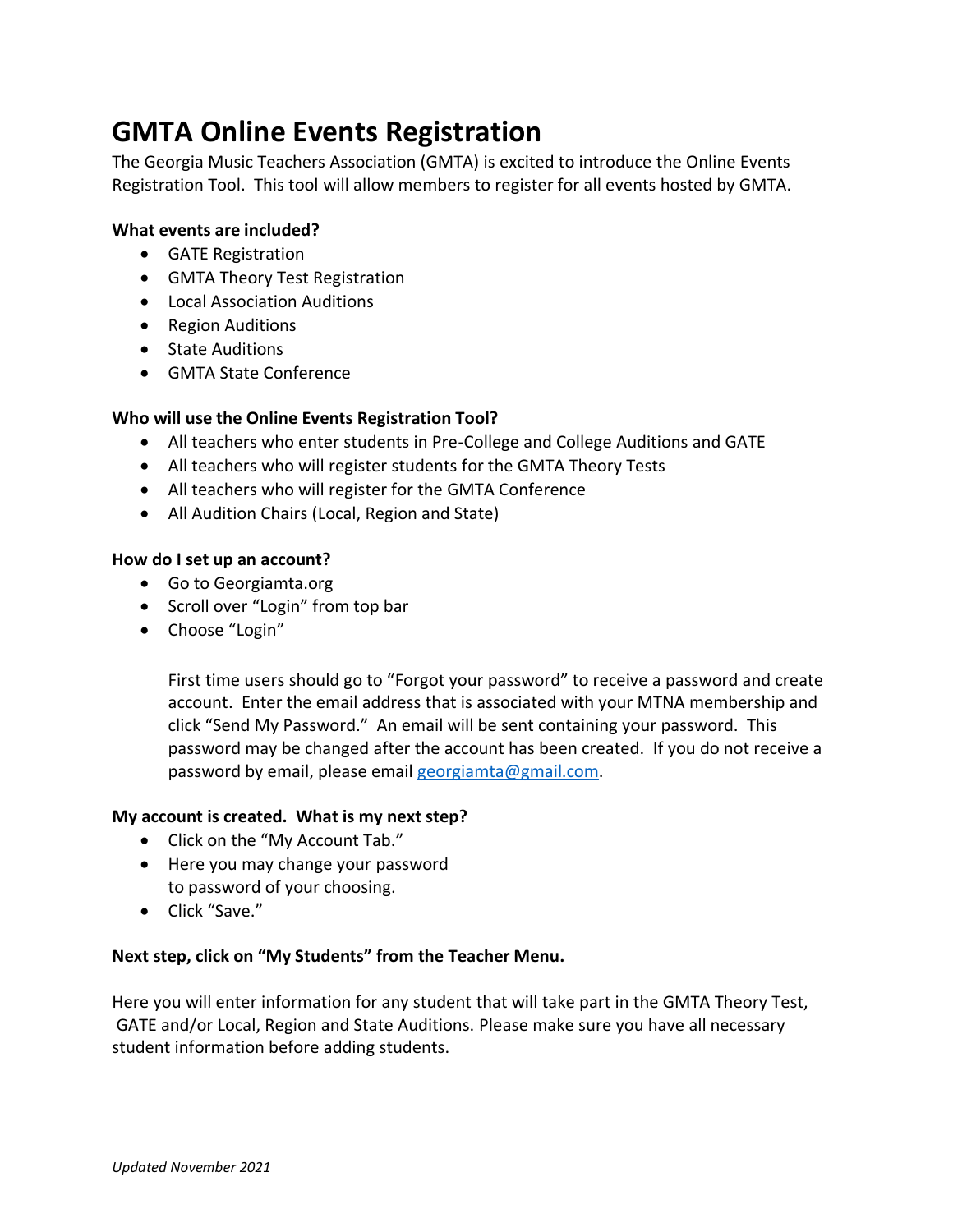For each student, you will need first and last name, address, city, state, zip code, E-mail address and birthdate. Please have all info collected before adding your students to the "My Students" page.

#### **After entering student info on the "My Students" page you may register students for events by choosing the appropriate tab on the "Teacher Menu." Student info will only need to be entered one time. Information will be saved in your account for use in following years.**

To Register for GATE:

- Choose "GATE Registrations" from "Teacher Menu"
- Choose "Add Registration"
- Select Student Name from drop down box
- Choose Local Association from drop down box
- Choose Grade Level from drop down box
- Level will be automatically assigned
- Save Registration
- To pay for registrations, click "Check to Pay" for each registration
- Click, "Pay for Selected Registrations"
- If paying by check, checks may be mailed to the GMTA office (1794 Lake Heights Cir, Dacula, GA 30019). All checks need to be made payable to GMTA.

To Register for GMTA Theory Test

- Choose "GMTA Theory Registrations" from "Teacher Menu"
- Choose "Add Registration"
- Select Student Name from drop down box
- Choose Local Association from drop down box
- Choose Test Level from drop down box
- Choose if you would like test result published from drop down box
- Save Registration
- To pay for registrations, click "Check to Pay" for each registration
- Click, "Pay for Selected Registrations"
- If paying by check, checks may be mailed to the GMTA office (1794 Lake Heights Cir, Dacula, GA 30019). All checks need to be made payable to GMTA.

To Register for an Audition Event

- Choose "Auditions Registrations" from "Teacher Menu"
- Choose "Add Registration"
- Select Student Name from drop down box
- Choose Local Association from drop down box
- Choose Audition Event from drop down box
- Choose Grade Level
- Complete info for repertoire
- Save Registration
- To pay for registrations, click "Check to Pay" for each registration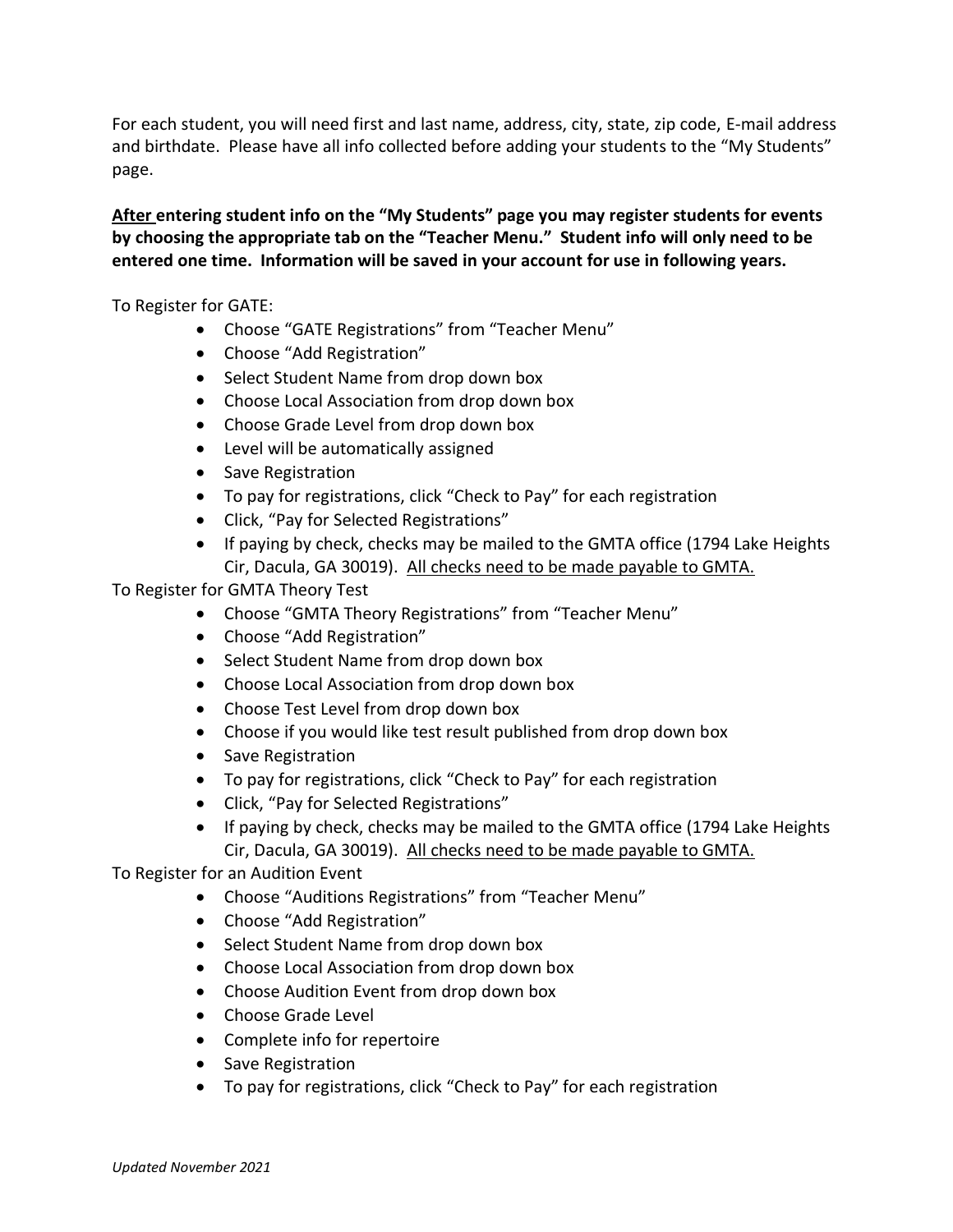- If registering for local auditions, do not select the check box to pay the \$20 GMTA teacher fee (this will be paid if you student progresses to regional auditions).
- Click, "Pay for Selected Registrations"
- If paying by check, checks may be mailed to the GMTA office (1794 Lake Heights Cir, Dacula, GA 30019). All checks need to be made payable to GMTA.
- **Region Auditions Registration Deadline: February 28**
- **Region Auditions Video Submission Deadline: March 19**
- **State Auditions Registration Deadline (for events other than Pre-College Piano): March 21**

# **My student has advanced to Region Auditions, what steps do I follow to**

**complete registration? (Pre-College Piano Grades 4-11)** Please follow the steps below for students that received OP Region rating today at local auditions.

- 1. Go to Georgiamta.org
- 2. Click on "Login"
- 3. Log in to your account (if you forgot password please use "send password" button)
- 4. After logging in, choose "Auditions Registrations"
- 5. Check the Region box for all students that received OP Region rating.
- 6 . Click on \$20 teacher fee
- 7. Make payment
- Deadline: Monday, February 28<sup>th</sup>

8. Click "Edit Video" for each student and add Region Audition Video link by March 19.

## **How do I add a video link for my students' Region Auditions?**

- Yourstudents will create a YouTube Video
- Studentwillsend "Link" toyoutoenterintoGMTA online registrationform
- Youmay enter "Link" assoon as you receive fromstudent.

As you receive the YouTube link from your student(s), you (the teacher) will log into the georgiamta.org website and add the links for your student(s). You will copy and paste the link in the blank provided on the registration form. You can login as often as needed to complete the registration form for each student.

A list will be sent by email to each teacher that includes your student name, audition number, and grade. **Use this information to make sure your students labeled their video links correctly** and to place the link with the correct student's registration form.

1. Log in to *georgiamta* website.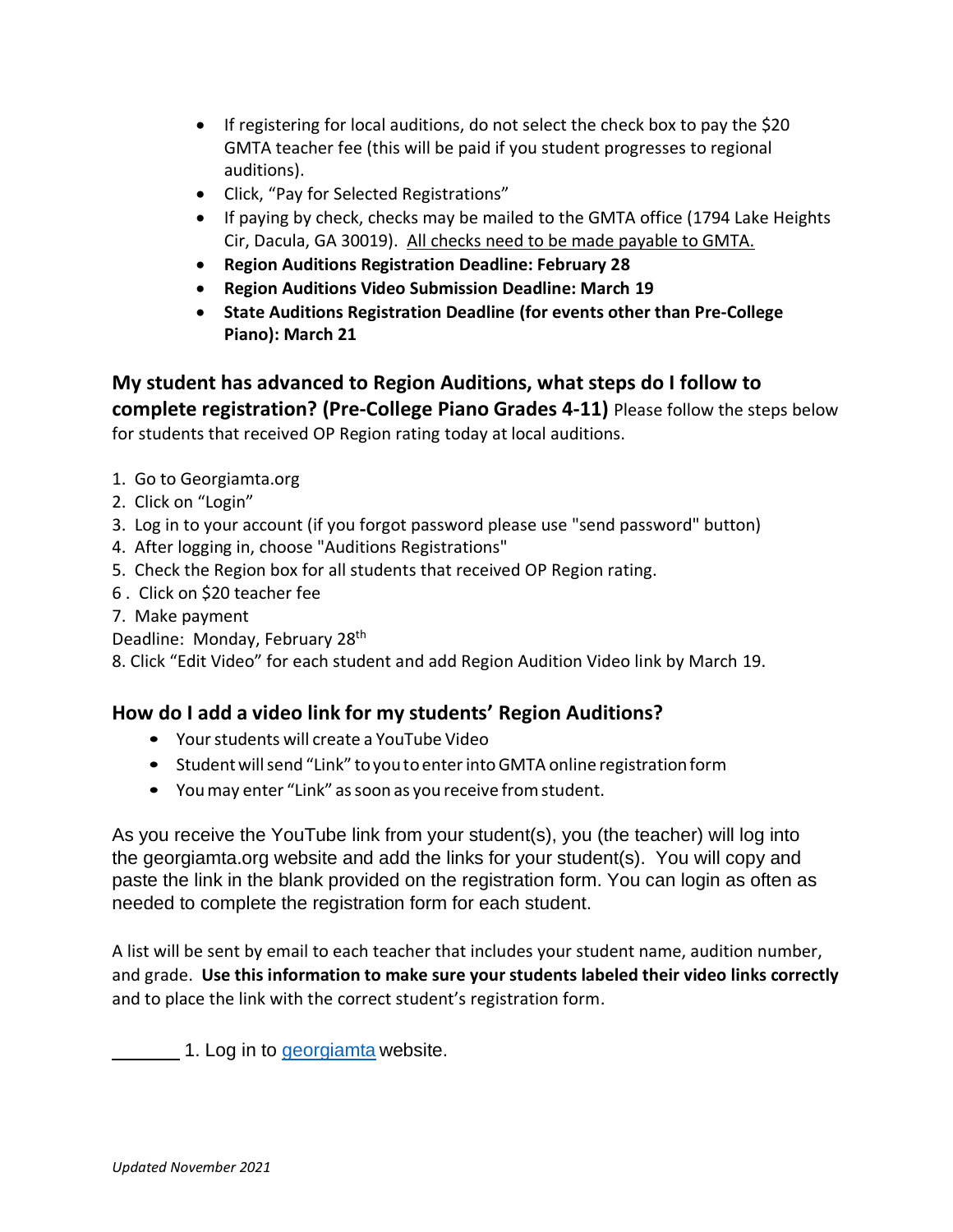| NUSIC TEACHERS                | About Us                                         | Find A Music Teacher |                                                                                                                                                                                                 | Join GMTA | Advertise           | Donate                     | Contact Us |                           | Login |
|-------------------------------|--------------------------------------------------|----------------------|-------------------------------------------------------------------------------------------------------------------------------------------------------------------------------------------------|-----------|---------------------|----------------------------|------------|---------------------------|-------|
|                               |                                                  |                      | <b>GEORGIA MUSIC TEACHERS ASSOCIATION</b>                                                                                                                                                       |           |                     |                            |            |                           |       |
|                               | <b>News &amp; Events</b>                         | Conference           | <b>Member Resources</b>                                                                                                                                                                         |           | <b>Recognitions</b> | <b>Grants &amp; Awards</b> |            | <b>Student Activities</b> |       |
|                               |                                                  |                      | <b>TEACHER &amp; JUDGE LOGIN</b>                                                                                                                                                                |           |                     |                            |            |                           |       |
| <b>OSAKA</b><br>International | <b>MEMBER LOGIN</b><br>Email Address<br>Password |                      | GMTA members, please login here. If you need a password, use the "Forgot your password" form below. If you are having<br>trouble logging in to your account, please email georgiamta@gmail.com. |           |                     |                            |            |                           |       |

2. Under Auditions: Click on "Register This Year"



3. Click "Video Needed" for each student that will be participating in Regional Auditions.

|                                                    | <b>Your Recent Audition Registrations:</b>                                                                                                                                                                                                                                                     |        |                                                                                                                             |                        |              |                           |
|----------------------------------------------------|------------------------------------------------------------------------------------------------------------------------------------------------------------------------------------------------------------------------------------------------------------------------------------------------|--------|-----------------------------------------------------------------------------------------------------------------------------|------------------------|--------------|---------------------------|
| GATE:<br><b>Register This Year</b>                 |                                                                                                                                                                                                                                                                                                |        | Click the checkboxes to pay for your registrations via our online payment system. We accept all major credit cards via      |                        |              |                           |
| <b>Past Registrations</b>                          | Paypal. Paypal membership is not required.                                                                                                                                                                                                                                                     |        |                                                                                                                             |                        |              |                           |
| <b>Auditions:</b>                                  |                                                                                                                                                                                                                                                                                                |        | <b>Video Submission for 2021 Auditions</b>                                                                                  |                        |              |                           |
| <b>Register This Year</b>                          |                                                                                                                                                                                                                                                                                                |        | Click "Video Needed" or "Edit Video" in the list below to add a video link to your 2021 audition registrations.             |                        |              |                           |
| <b>Past Registrations</b>                          |                                                                                                                                                                                                                                                                                                |        | Georgia MTA thanks you for your patience during this challenging time. For assistance, please email                         |                        |              |                           |
| <b>Student Results</b>                             | georgiamta@gmail.com.                                                                                                                                                                                                                                                                          |        |                                                                                                                             |                        |              |                           |
| Volunteer                                          |                                                                                                                                                                                                                                                                                                |        |                                                                                                                             |                        |              |                           |
| <b>GMTA Audition Staff</b>                         | instructions and video submission deadline.                                                                                                                                                                                                                                                    |        | Local Auditions: A video may not be required for every local association. Check with your local audition chair for          |                        |              |                           |
| ₹ 2020-2021 Local<br><b>Registration Deadlines</b> |                                                                                                                                                                                                                                                                                                |        | Regional Auditions: Video Submission Deadline: March 20, 2021<br>State Auditions: Video Submission Deadline: April 17, 2021 |                        |              |                           |
| <b>EB Job Descriptions</b>                         |                                                                                                                                                                                                                                                                                                |        | Video links will be downloaded immediately after each deadline. Edits to video links will not be received by GMTA after the |                        |              |                           |
| <sup>2</sup> Senior Certificate                    | deadlines.                                                                                                                                                                                                                                                                                     |        |                                                                                                                             |                        |              |                           |
| <b>Membership Directory</b>                        | <b>Competition</b>                                                                                                                                                                                                                                                                             |        | <b>Student Audition Event</b>                                                                                               | <b>Registration</b>    | Local Fee*   | <b>Regional/State Fee</b> |
| Conference<br>Registration                         | <b>Gwinnett County</b>                                                                                                                                                                                                                                                                         | #198   | Pre-College Piano (Grades 4-                                                                                                | Reg #2864              | Check box to | Check box to pay          |
| Logout                                             | MTA (I) Nov. 22,                                                                                                                                                                                                                                                                               | Test 1 | 11)                                                                                                                         | Nov. 22, 2020          | pay          |                           |
|                                                    | 2020                                                                                                                                                                                                                                                                                           |        | Grade: Grade 11<br><b>Registration Details</b>                                                                              | <b>Video Needed</b>    | \$25.00      |                           |
|                                                    | <b>Gwinnett County</b>                                                                                                                                                                                                                                                                         | #198   | Pre-College Piano Concerto                                                                                                  | Reg #2865              |              | Check box to pay          |
|                                                    | MTA (I) Nov. 22,                                                                                                                                                                                                                                                                               | Test 1 | Grade: Grade 9                                                                                                              | Nov. 22, 2020          |              |                           |
|                                                    | 2020                                                                                                                                                                                                                                                                                           |        | Registration Deta                                                                                                           | <b>Edit Video</b>      |              |                           |
|                                                    | $C$ $\mathbb{R}$ and $\mathbb{R}$ and $\mathbb{R}$ and $\mathbb{R}$ and $\mathbb{R}$ and $\mathbb{R}$ and $\mathbb{R}$ and $\mathbb{R}$ and $\mathbb{R}$ and $\mathbb{R}$ and $\mathbb{R}$ and $\mathbb{R}$ and $\mathbb{R}$ and $\mathbb{R}$ and $\mathbb{R}$ and $\mathbb{R}$ and $\mathbb{$ | 1110   | Callege Diagon Canad                                                                                                        | $D_{\text{max}}$ under |              | mΙ                        |